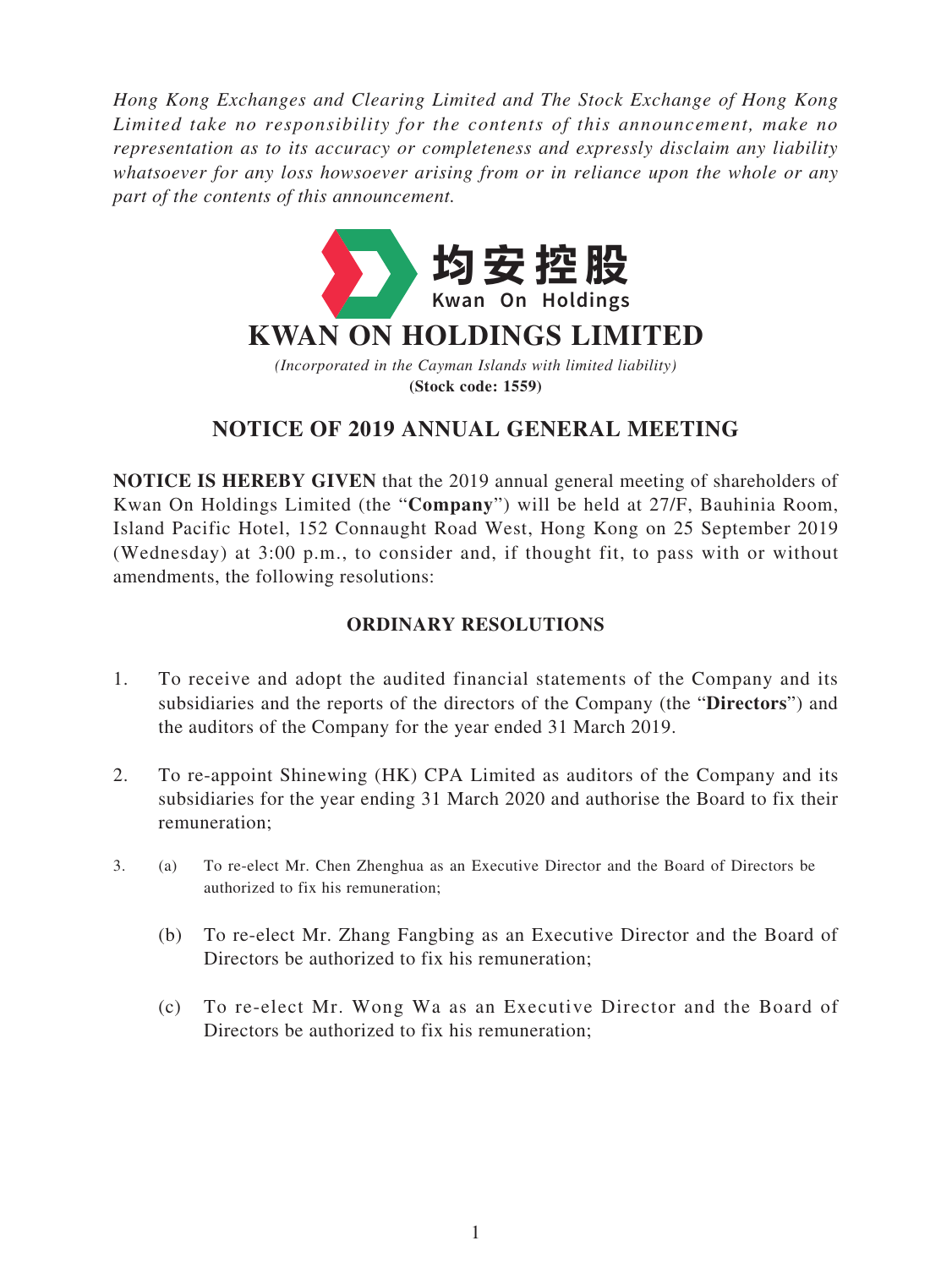#### 4. "**THAT**:

- (a) subject to paragraph (c) of this resolution, and pursuant to the Rules Governing the Listing of Securities (the "**Listing Rules**") on The Stock Exchange of Hong Kong Limited (the "**Stock Exchange**"), the exercise by the Directors during the Relevant Period (as hereinafter defined) of all the powers of the Company to allot, issue and deal with additional shares of HK\$0.01 (the "**Share**") each in the share capital of the Company or securities convertible into such shares or options, warrants, or similar right to subscribe for any shares or convertible securities of the Company and to make or grant offers, agreements and options (including bonds, warrants and debentures convertible into shares of the Company) which would or might require the exercise of such power be and is hereby generally and unconditionally approved;
- (b) the approval in paragraph (a) of this resolution shall authorise the Directors during the Relevant Period to make or grant offers, agreements and options (including bonds, warrants and debentures convertible into shares of the Company) which would or might require the exercise of such powers (including but not limited to the power to allot, issue and deal with additional Shares in the Capital of the Company) during or after the end of the Relevant Period;
- (c) the aggregate nominal amount of share capital allotted or agreed conditionally or unconditionally to be allotted and issued (whether pursuant to an option or otherwise) by the Directors pursuant to the approval in paragraphs (a) and (b) of this resolution, otherwise than pursuant to (i) a Rights Issue (as hereinafter defined); (ii) the exercise of any options granted under any share option scheme adopted by the Company or similar arrangement for the time being adopted for the grant or issue to officers and/or employees of the Company and/or any of its subsidiaries and/or any eligible persons thereunder of shares or rights to subscribe for shares in the capital of the Company; (iii) any scrip dividend scheme or similar arrangement providing for the allotment of shares in the Company in lieu of the whole or part a dividend pursuant to the articles of association of the Company (the "**Articles of Association**") from time to time; or (iv) an issue of shares upon the exercise of rights of subscription or conversion under the terms of any warrants of the Company or any securities which are convertible into shares of the Company, shall not exceed 20% of the aggregate nominal amount of the issued share capital of the Company as at the time of passing this resolution, and the said approval shall be limited accordingly; and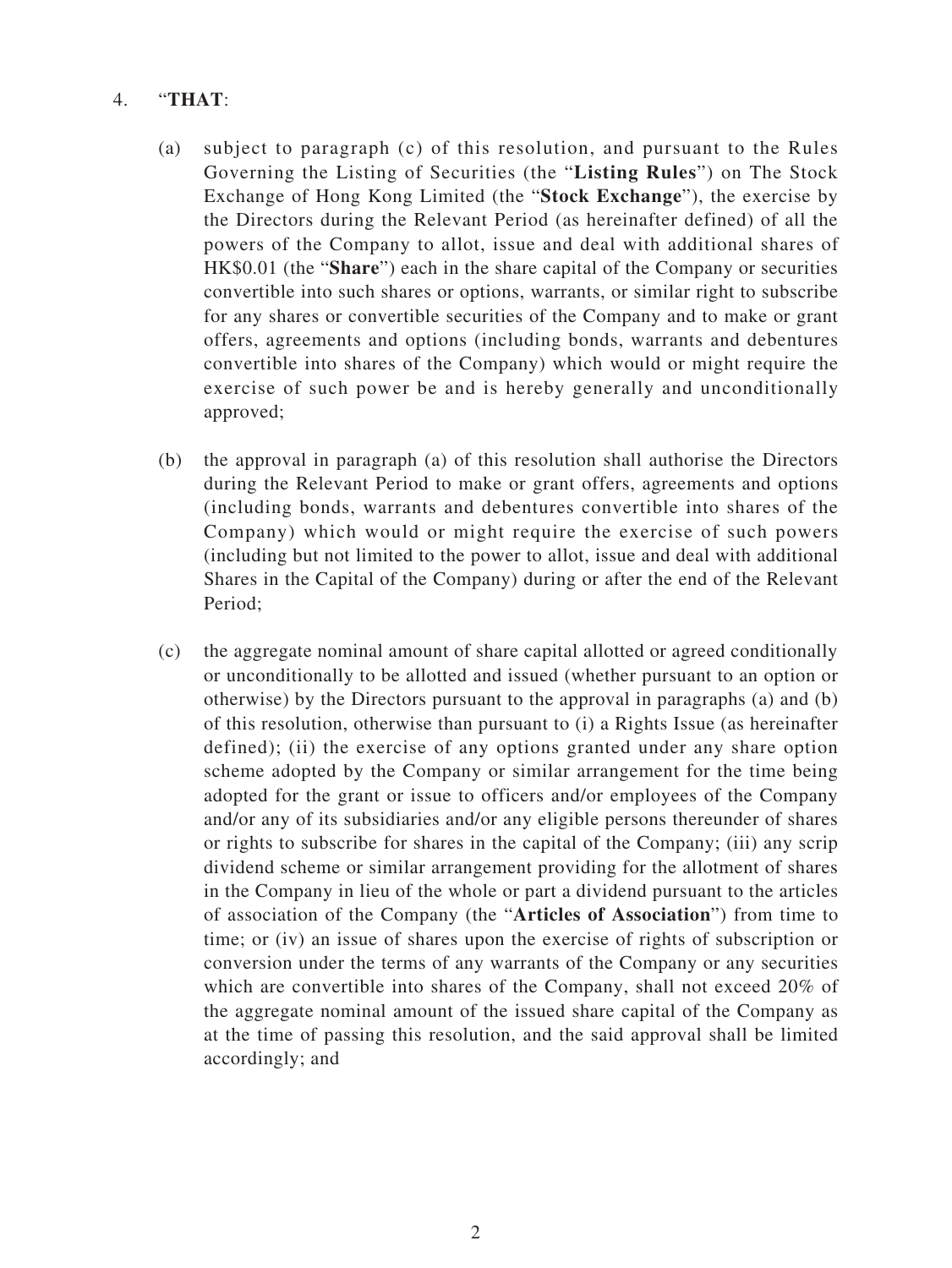- (d) for the purpose of this Resolution, "**Relevant Period**" means the period from the passing of this resolution until whichever is the earliest of:
	- (i) the conclusion of the next annual general meeting of the Company; or
	- (ii) the expiration of the period within which the next annual general meeting of the Company is required by the Articles of Association or any applicable laws of the Cayman Islands to be held; or
	- (iii) the date on which the authority given under this resolution is revoked or varied by an ordinary resolution of the shareholders of the Company in general meeting.

"**Rights Issue**" means an offer of shares of the Company open for a period fixed by the Company or the Directors to holders of shares of the Company whose names appear on the register of members of the Company on a fixed record date in proportion to their then holdings of such shares as at that date (subject to such exclusions or other arrangements as the Directors may deem necessary or expedient in relation to fractional entitlements or having regard to any restrictions or obligations under the laws of any relevant jurisdiction, or the requirements of any recognised regulatory body or any stock exchange)."

### 5. "**THAT**:

- (a) subject to paragraph (c) of this resolution, the exercise by the Directors during the Relevant Period (as hereinafter defined) of all the powers of the Company to repurchase shares in the share capital of the Company on the Stock Exchange of Hong Kong Limited (the "**Stock Exchange**") or on any other stock exchange on which the securities of the Company may be listed and which is recognised by the Securities and Futures Commission of Hong Kong and the Stock Exchange for this purpose, and that the exercise by the Directors of all powers to repurchase such shares are subject to and in accordance with all applicable laws and requirements of the Listing Rules or of any other stock exchange as amended from time to time, be and is hereby generally and unconditionally approved;
- (b) the approval in paragraph (a) of this resolution above shall be in addition to any other authorisation given to the Directors and shall authorise the Directors on behalf of the Company during the Relevant Period to procure the Company to repurchase its shares at a price determined by the Directors;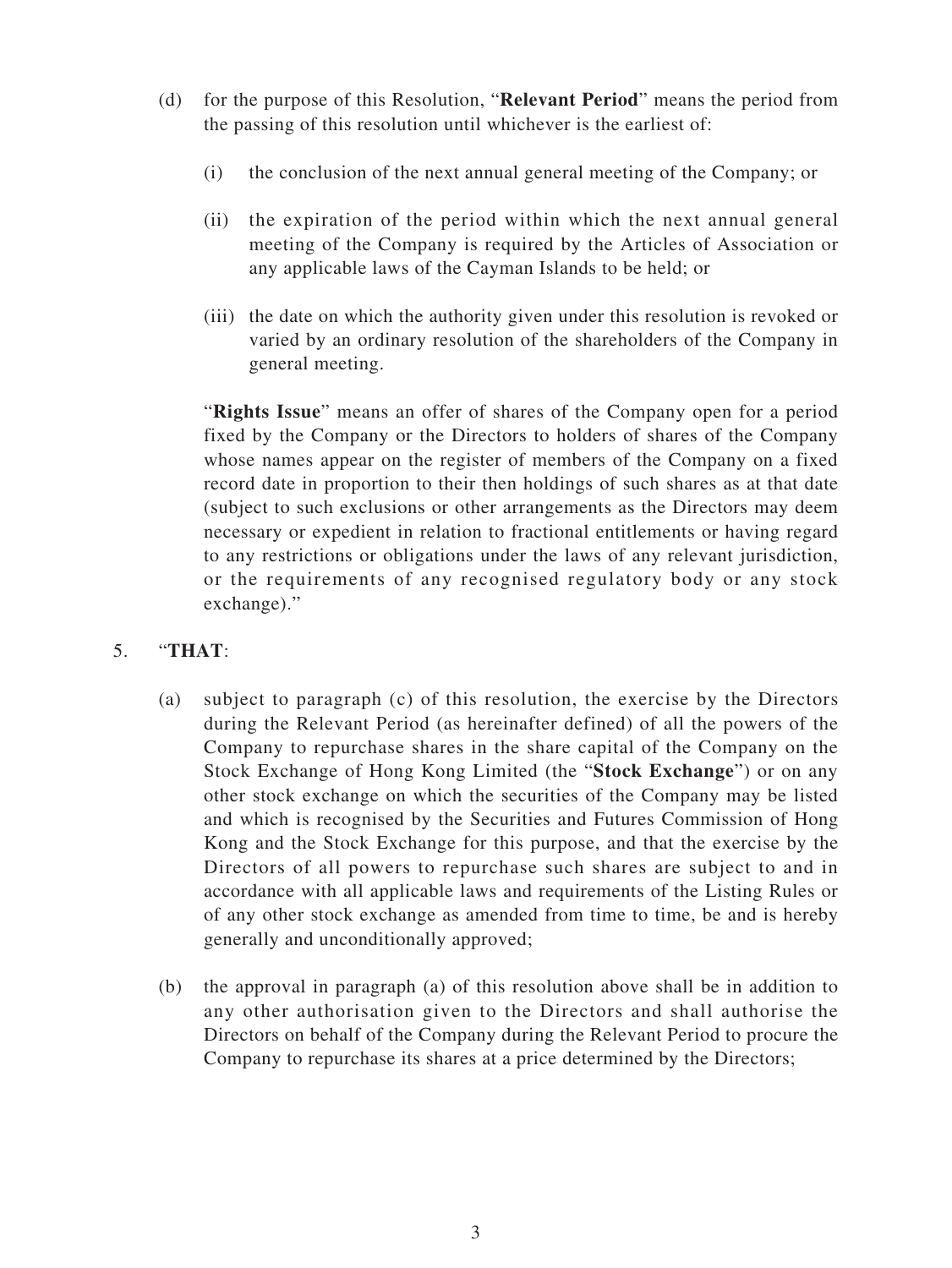- (c) the aggregate nominal amount of the share capital of the Company repurchased or agreed conditionally or unconditionally to be repurchased by the Company pursuant to the approval in paragraph (a) of this resolution during the Relevant Period shall not exceed 10% of the aggregate nominal amount of the issued share capital of the Company as at the time of the passing of this resolution, and the said approval shall be limited accordingly; and
- (d) for the purpose of this Resolution, "**Relevant Period**" means the period from the passing of this resolution until whichever is the earliest of:
	- (i) the conclusion of the next annual general meeting of the Company; or
	- (ii) the expiration of the period within which the next annual general meeting of the Company is required by the Articles of Association or any applicable laws of the Cayman Islands to be held; or
	- (iii) the date on which the authority given under this resolution is revoked or varied by an ordinary resolution of the shareholders of the Company in general meeting."
- 6. "**THAT** conditional upon the passing of resolutions 4 and 5 as set out in this notice convening the Meeting of which this resolution forms part, the general mandate granted to the directors of the Company pursuant to Resolution 4 as set out in this notice convening the Meeting of which this Resolution forms part be and is hereby extended by the addition thereto of an amount representing the aggregate nominal amount of share capital of the Company repurchased by the Company under the authority granted pursuant to Resolution 5 as set out in this notice convening the Meeting of which this Resolution forms part, provided that such amount shall not exceed 10% of the aggregate nominal amount of the issued share capital of the Company as at the date of passing this Resolution."

By Order of the Board **Kwan On Holdings Limited Chen Zhenghua** *Chairman*

Hong Kong, 27 August 2019